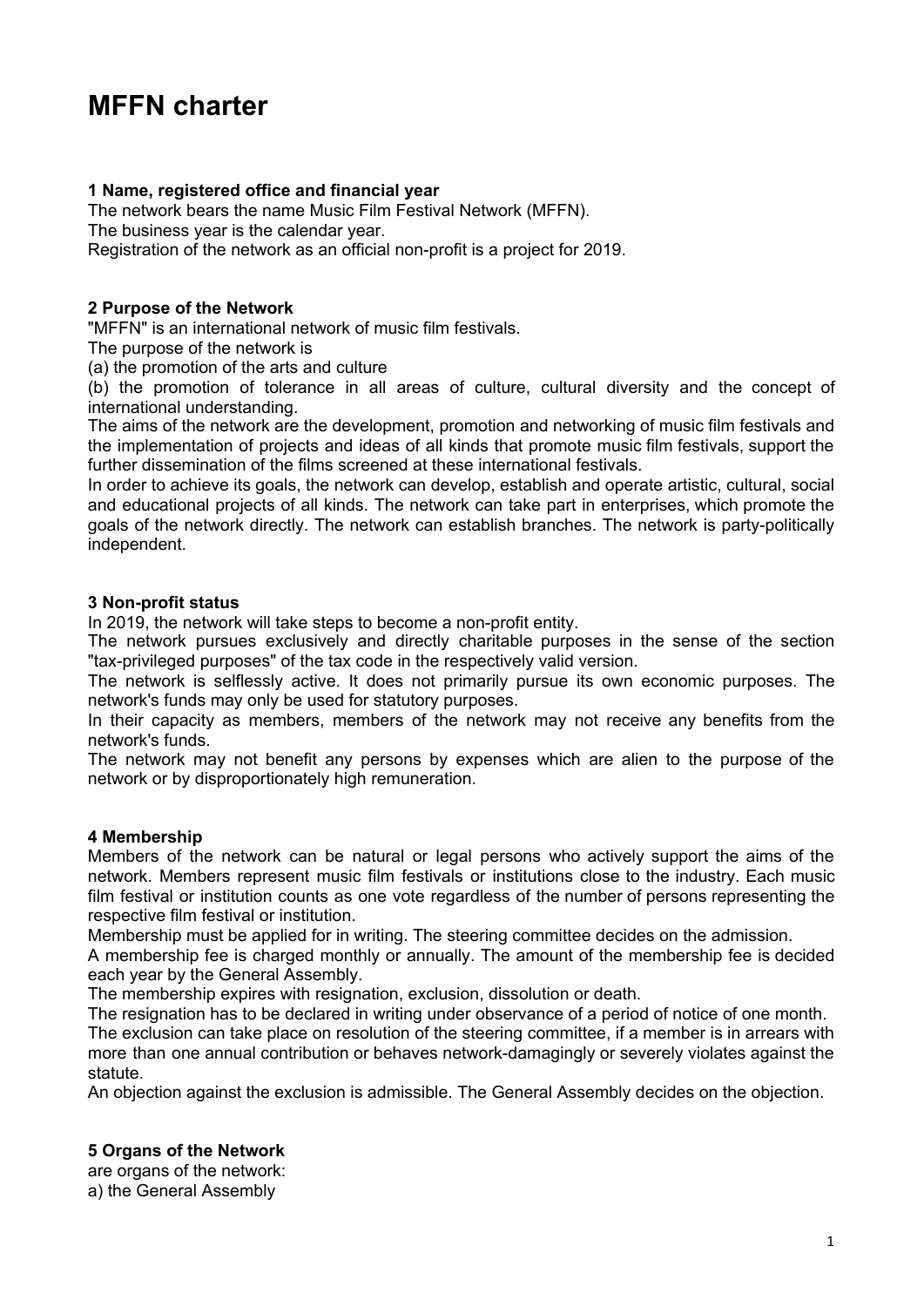b) the Steering Committee.

By resolution of the General Assembly further organs can be appointed.

## **6 General Assembly**

The General Assembly is the highest decision-making body.

The General Assembly shall be convened regularly, but at least once a year, by the steering committee. The invitation shall be made in writing and shall be sent within four weeks, stating the proposed agenda:

a)the election of the Steering Committee;

b)the election of two cash auditors;

c)the receipt and adoption of resolutions on reports of elected bodies;

d)the determination of the membership fees,

e)the resolution on the objection of members to their exclusion;

f)resolutions on amendments to the statutes and on the dissolution of the Network;

g)the determination of the main features of the Network's work.

h)The general meeting has a quorum if at least 50% + 1 member of all members entitled to vote

i)The general meeting may overrule resolutions of the Steering Committee. This resolution must be approved by more than 2/3 of the members present.

To facilitate the implementation of measures to achieve MFFN's goals, work groups for various projects or regular tasks may be founded. These groups will agree upon their own frequency, channels and structure of communication and report back regularly to the Steering Committee and at each General Assembly. Reports will be made by email a minimum of two times a year and on each important step to the entire network.

The Steering Committee is obliged to convene an extraordinary general assembly if at least 50% + 1 member of all members demand it or if important network matters require it. The invitation to an extraordinary General Assembly takes place in writing and is to be delivered with a period of two weeks under indication of the proposed agenda. A conference call could be set in case of urgent matter.

# **7 The Steering Committee**

The Steering Committee consists of at least five members, including the chairman.

Two members of the board are each entitled to represent the network jointly.

The Steering Committee is elected by the General Assembly for a period of two years. It remains in office even after the end of the election period until a succeeding Steering Committee is elected.

The Steering Committee leads the current business of the Network. The Steering Committee can appoint one or more managing directors. The Steering Committee can appoint special representatives for individual business fields in accordance with applicable laws.

Amendments to the statutes, which may be made by the registry court, the tax office or other authorities, can be made effectively by the Steering Committee even without a resolution of the general meeting.

# **8 Financial Audit**

The annual result shall be audited by two auditors elected by the General Assembly or by a tax consultant or auditor.

The annual audit report shall be made available to the General Assembly.

If the annual result is audited by two auditors, they shall be elected by the General Assembly. The cash auditors may not belong to the board or a committee appointed by the Steering Committee.

#### **9 Resolutions and Minutes**

Resolutions of the organs of the Network shall be passed by a simple majority of the members